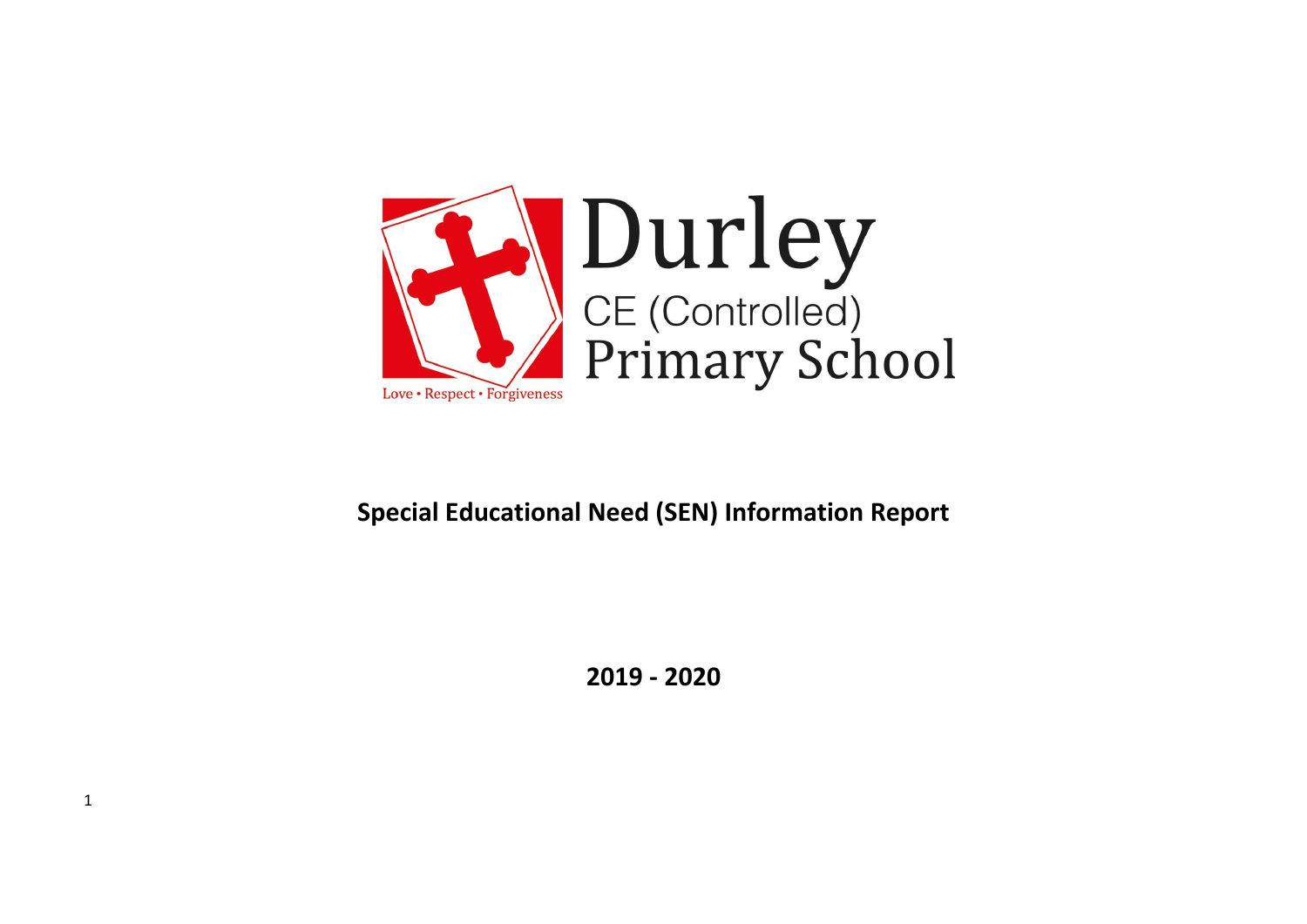This document has been produced under the requirement of the SEN Information Regulations, under section 69 of The Children and Families Act 2014, and the development of the Hampshire county Council Local Offer.

| 1. The kinds of Special Educational Needs for<br>which provision is made at the school.                                           | Durley Primary School is a mainstream Church of England Primary school which<br>strives to provide the best learning opportunities for all children. Our core Christian<br>values of love, respect and forgiveness, promote an inclusive school community.<br>The school, including the governing body, recognises that all children are individuals<br>who each have different learning needs. We work hard to ensure all children are<br>given the right balance of support and challenge.                                                                                                                                                                                                                                                                                                                                                           |
|-----------------------------------------------------------------------------------------------------------------------------------|--------------------------------------------------------------------------------------------------------------------------------------------------------------------------------------------------------------------------------------------------------------------------------------------------------------------------------------------------------------------------------------------------------------------------------------------------------------------------------------------------------------------------------------------------------------------------------------------------------------------------------------------------------------------------------------------------------------------------------------------------------------------------------------------------------------------------------------------------------|
| 2. How does the school know if children need<br>extra help and what do I do if I think my child<br>has special educational needs? | The school has a Policy for the provision for children with SEN which is available on<br>the school website www.durley.hants.sch.uk<br>We liaise and work closely with our cluster school and pre-school colleagues during<br>times of transfer.<br>We follow the Code of Practice in how we assess and provide for children with SEN.<br>Classteachers continually monitor and assess all our children as well as their welfare<br>and will raise concerns about progress or learning with parents and other senior<br>colleagues.<br>Assessment of children's learning may include a range of diagnostic tools.<br>Liaison with external agencies and health professionals.<br>Parents are encouraged, in the first instance, to raise any concerns with their child's<br>classteacher, who may seek advice and support from other members of staff. |
|                                                                                                                                   | The SENCO is the Headteacher, Kirstie Baines, supported by Tracy Holttum and the<br>SEN governor, Tanya Metcalf who regularly check how well SEN support is helping<br>children in our school.                                                                                                                                                                                                                                                                                                                                                                                                                                                                                                                                                                                                                                                         |
| 3. How will both you and I know how my child<br>is doing and how will you support me to<br>support my child's learning?           | Through monitoring, observing and assessing a child's needs, staff work with the<br>SENCO to put in place appropriate support and provision.<br>Progress is shared with parents termly through parent teacher meetings in the                                                                                                                                                                                                                                                                                                                                                                                                                                                                                                                                                                                                                          |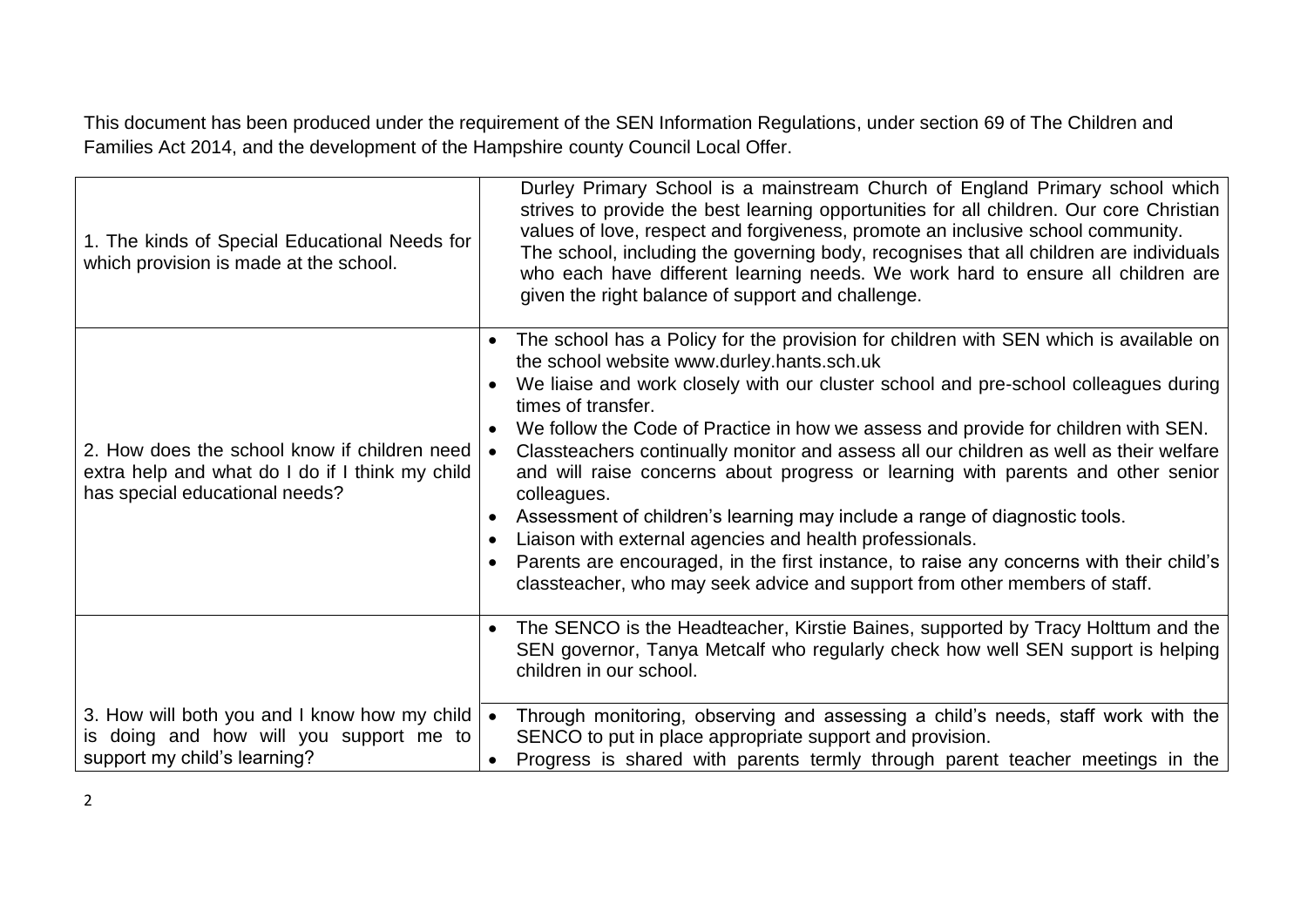|                                                                                                  | Autumn and Spring and written, end of year reports in the summer term.<br>Parents are encouraged to discuss any concerns regarding progress or a child's<br>wellbeing with their child's classteacher.<br>If a child has a more complex SEND an IPA (Inclusion, Partnership Agreement), or<br>an Education, Health Care Plan may be put into place, which means a formal<br>meeting will be held annually to discuss progress and a written report will be<br>produced.                                                        |
|--------------------------------------------------------------------------------------------------|--------------------------------------------------------------------------------------------------------------------------------------------------------------------------------------------------------------------------------------------------------------------------------------------------------------------------------------------------------------------------------------------------------------------------------------------------------------------------------------------------------------------------------|
| 4. How will the school staff support my child?                                                   | The governors agree priorities for spending within the SEN budget with the overall<br>aim that all children receive the appropriate support they need in order to make<br>progress.<br>School staff are deployed as appropriate to the children's needs which could include<br>a range of approaches such as in class support, out of class interventions, small<br>group support or directed work.                                                                                                                            |
| 5. How will the curriculum at the school be<br>matched to my child's needs?                      | Teachers strive to deliver high quality inclusive teaching which provides appropriate<br>support and challenge within mixed-age classes.<br>Add in comment related to setting if required<br>$\bullet$<br>The school delivers an exciting, stimulating curriculum delivered in the most<br>multisensory manner possible in order to engage all children.                                                                                                                                                                       |
| 6. How is the decision made about what type<br>of and how much support my child will<br>receive? | Appropriate access arrangements will be put into place, as according to guidance, for<br>school's informal and statutory formal examinations and testing.<br>Teachers will offer high quality inclusive class teaching.<br>In addition to class room teaching, additional sessions, learning support,<br>differentiated materials and requirements, additional resources and individualised<br>learning may be appropriate.<br>Advice from external agencies will be utilised in planning support and identifying<br>outcomes. |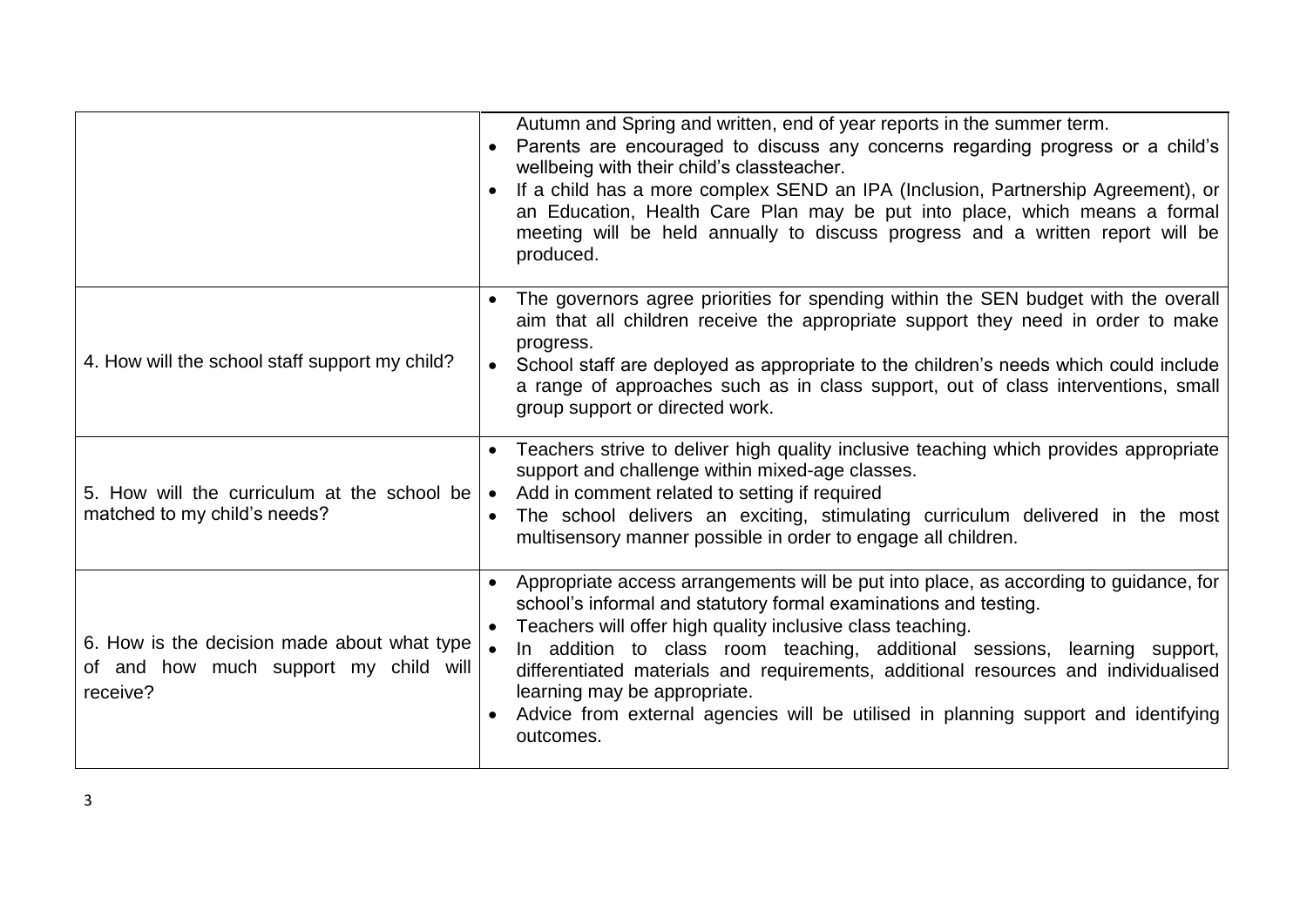| 7. What activities are available for children with<br>SEN in addition to those available as part of<br>the school's curriculum? | We highly value opportunities for learning outside of the classroom and believe all<br>children should be able to participate in these experiences wherever possible.<br>Prior to trips and visits staff complete risk assessments which consider the needs of<br>children with SEND, making changes and modifications where necessary.<br>If additional support or arrangements are required, we will meet with parents to<br>$\bullet$<br>discuss further.<br>We aim to ensure that all children, including those with SEND, have the chance to<br>participate in school clubs.                                                                                        |
|---------------------------------------------------------------------------------------------------------------------------------|--------------------------------------------------------------------------------------------------------------------------------------------------------------------------------------------------------------------------------------------------------------------------------------------------------------------------------------------------------------------------------------------------------------------------------------------------------------------------------------------------------------------------------------------------------------------------------------------------------------------------------------------------------------------------|
| 8. What support will there be for my child's<br>overall wellbeing?                                                              | The social and emotional wellbeing of our pupils is valued and we have worked to<br>develop and maintain a strong community ethos.<br>Personal, social, health and emotional education (PSHE) provides the opportunity for<br>children to discuss issues such as self esteem, relationships, friendships, teamwork<br>and negative experiences such as bullying.<br>A trained Emotional Literacy Support Assistant (ELSA) may be able to offer<br>individualised support for pupils. Where necessary, a plan will be put in place, in<br>discussion with parents, to support a pupil's wellbeing.<br>Liaison with outside agencies, heath and social care professionals. |
| 9. The name and contact details of the SEN<br>Co-ordinator (SENCO).                                                             | The SENCO for Durley CE (Controlled) Primary School is Kirstie Baines. She can be<br>$\bullet$<br>contacted via the school office at adminoffice@durley.hants.sch.uk or on 01489<br>860207.                                                                                                                                                                                                                                                                                                                                                                                                                                                                              |
| 10. What training is provided for staff<br>supporting children and young people?                                                | • We have links with a range of outside agencies which may offer advice and specific<br>guidance to our school and to families. Referrals may be made to these services<br>where children meet the criteria. Agencies include<br>o Educational Psychologist<br>Therapists for speech and language, physiotherapy and occupational<br>therapy<br>Specialist advisors for hearing impairment, visual impairments and physical<br>difficulties                                                                                                                                                                                                                              |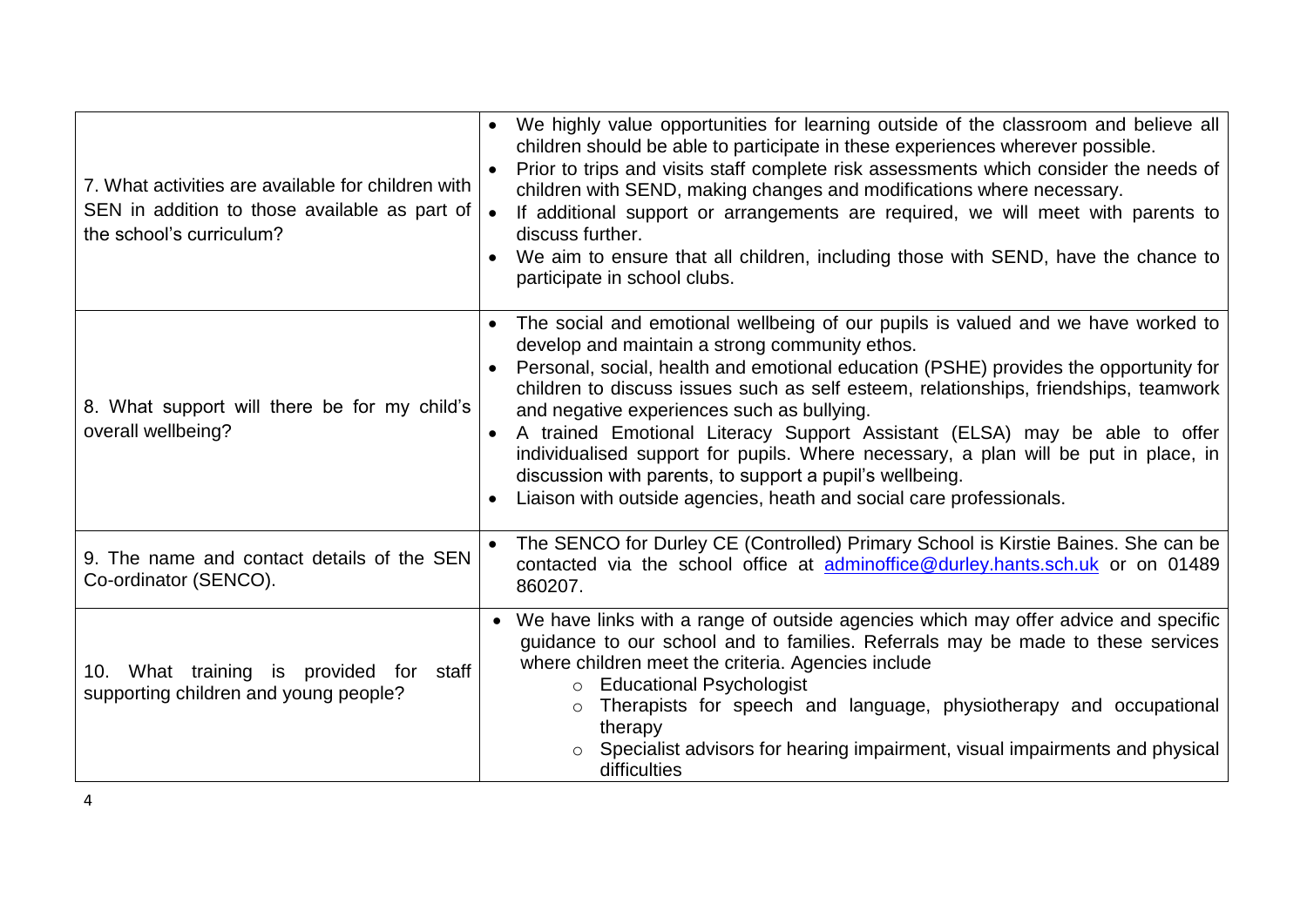|                                                                                                                                             | Health services including school nurse and CAHMS<br>$\circ$<br>Medical advice such as paediatricians or clinical psychologists<br>$\circ$<br>Social care<br>$\circ$<br><b>Outreach services</b><br>Other agencies<br>$\circ$<br>Our SENCO oversees provision within the school and provides training for teachers<br>and learning support assistants.<br>The training provided, reflects the needs of the staff and the children we work with.                                                                                                                                                                                                                                                                                                                       |
|---------------------------------------------------------------------------------------------------------------------------------------------|----------------------------------------------------------------------------------------------------------------------------------------------------------------------------------------------------------------------------------------------------------------------------------------------------------------------------------------------------------------------------------------------------------------------------------------------------------------------------------------------------------------------------------------------------------------------------------------------------------------------------------------------------------------------------------------------------------------------------------------------------------------------|
| 11. How accessible is the school (indoors and<br>outside)?                                                                                  | • The school is mainly positioned on one floor with one overall level, although one<br>classroom has a mezzanine. Access to most doors is ground level, where there is a<br>step to one door there is an alternative exit. There is one accessible disabled toilet<br>for both children and adults. There is wheelchair access to classrooms, the hall and<br>to toilets. One classroom is on two levels with a staircase within the room.<br>Reasonable adjustments have been made to improve accessibility.<br>The school has three accessible parking spaces.<br>• Additional resources and physical supports are available and may be used to support<br>individual children. We have a small physio room, shower and electrical bed to<br>accommodate changing. |
| 12. How are parent/ carers and children<br>involved in the school? How can I get involved<br>and who can I contact for further information? | • It is always our aim to work as closely as possible with parent carers and to involve<br>them in making decisions about the best ways to meet the needs of their child.<br>See 3.<br>$\bullet$<br>Additional opportunities for parent carers to discuss their child's progress and<br>wellbeing can be made at any time. These can be asked for at any time by the<br>parent carer or may also be arranged by the school to review targets or following<br>agency advice.<br>At Durley Primary School we value and celebrate each child being able to express<br>their views on all aspects of school life. This is usually carried out through the School<br>Council which has an open forum for any issues or viewpoints to be raised. All                       |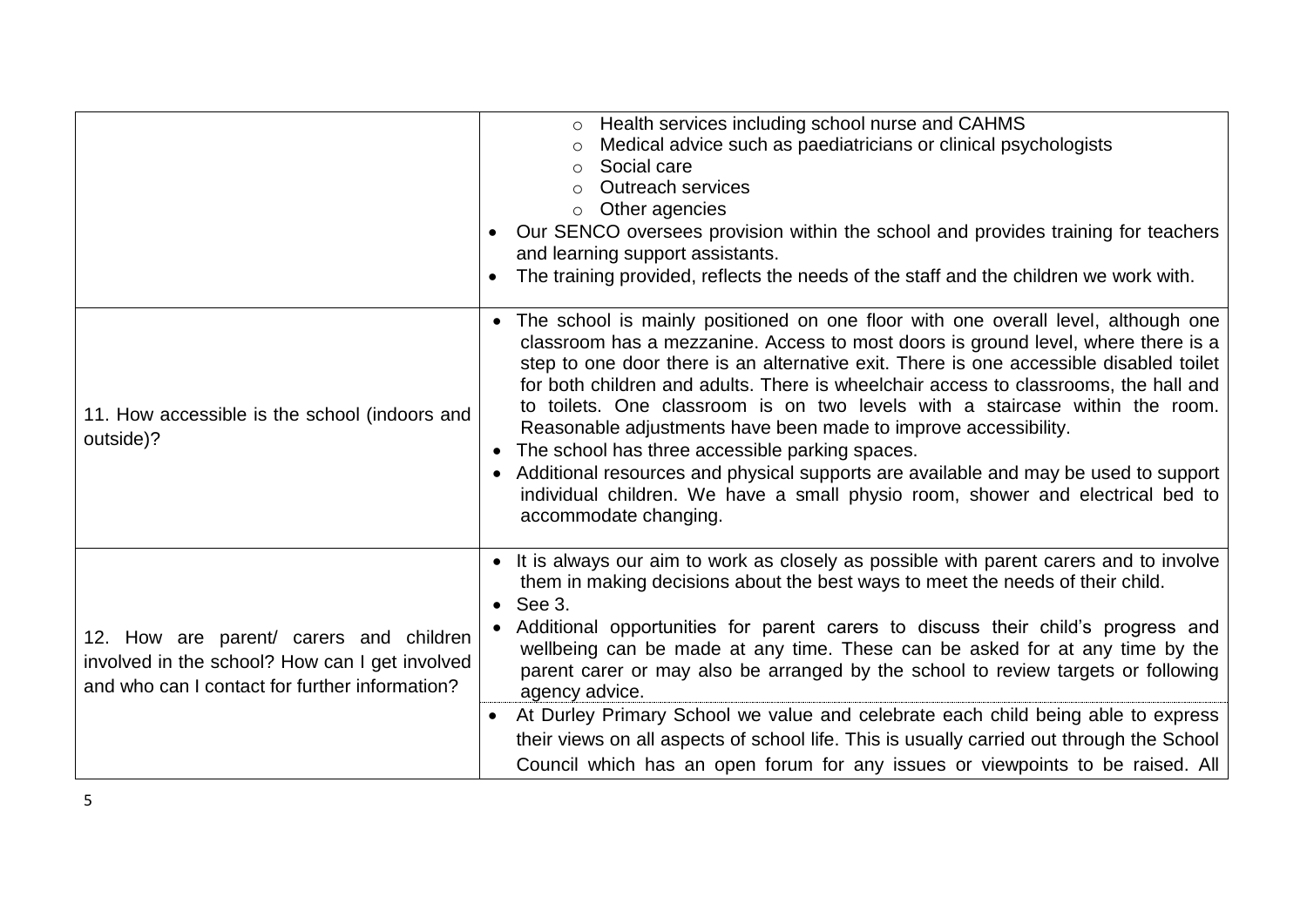|                                                                                                                  | children have a termly pupil conference regarding their learning where they have the<br>opportunity to discuss their successes and next steps.<br>There is an annual pupil questionnaire where we actively seek the viewpoints of<br>children especially concerning being able to speak to an adult if they have a worry.<br>There is a worry box in the library which is regularly checked by the ELSA and acted<br>upon.<br>Planning around the IPA, and Health Care Plans will incorporate formal recording of<br>children's views. These may be recorded directly by the child or appropriate support<br>will be put in place in order for their views to be shared and recorded.                                                                                                                                                                                                                            |
|------------------------------------------------------------------------------------------------------------------|------------------------------------------------------------------------------------------------------------------------------------------------------------------------------------------------------------------------------------------------------------------------------------------------------------------------------------------------------------------------------------------------------------------------------------------------------------------------------------------------------------------------------------------------------------------------------------------------------------------------------------------------------------------------------------------------------------------------------------------------------------------------------------------------------------------------------------------------------------------------------------------------------------------|
| 13. What steps should I take if I have a<br>concern about the school's SEN provision?                            | If parent carers are unsure or concerned about any aspect of support or provision for<br>their child they should contact the school office to make an appointment to see their<br>child's classteacher or SENCO.<br>If you feel your concern is not resolved, please refer to our complaints procedure<br>$\bullet$<br>which can be found on our website.                                                                                                                                                                                                                                                                                                                                                                                                                                                                                                                                                        |
| 14. How will the school prepare and support<br>my child to join the school, or to transfer to the<br>next stage? | We encourage all new children to visit the school prior to starting when they will be<br>shown around the school and introduced to key people. For children with SEN we<br>encourage further visits to assist with the acclimatisation of the new surroundings.<br>We would also visit them in their current school.<br>We write social stories with children if transition is potentially going to be difficult.<br>When children are preparing to leave us for a new school, typically to go to<br>Secondary education, we arrange additional visits. Our 'feeder' secondary school,<br>Wyvern College, has a Summer Holiday programme specifically tailored to aid<br>transition for the more vulnerable pupils.<br>We liaise closely with Staff when receiving and transferring children to different<br>schools ensuring all relevant paperwork is passed on and all needs are discussed<br>and understood. |